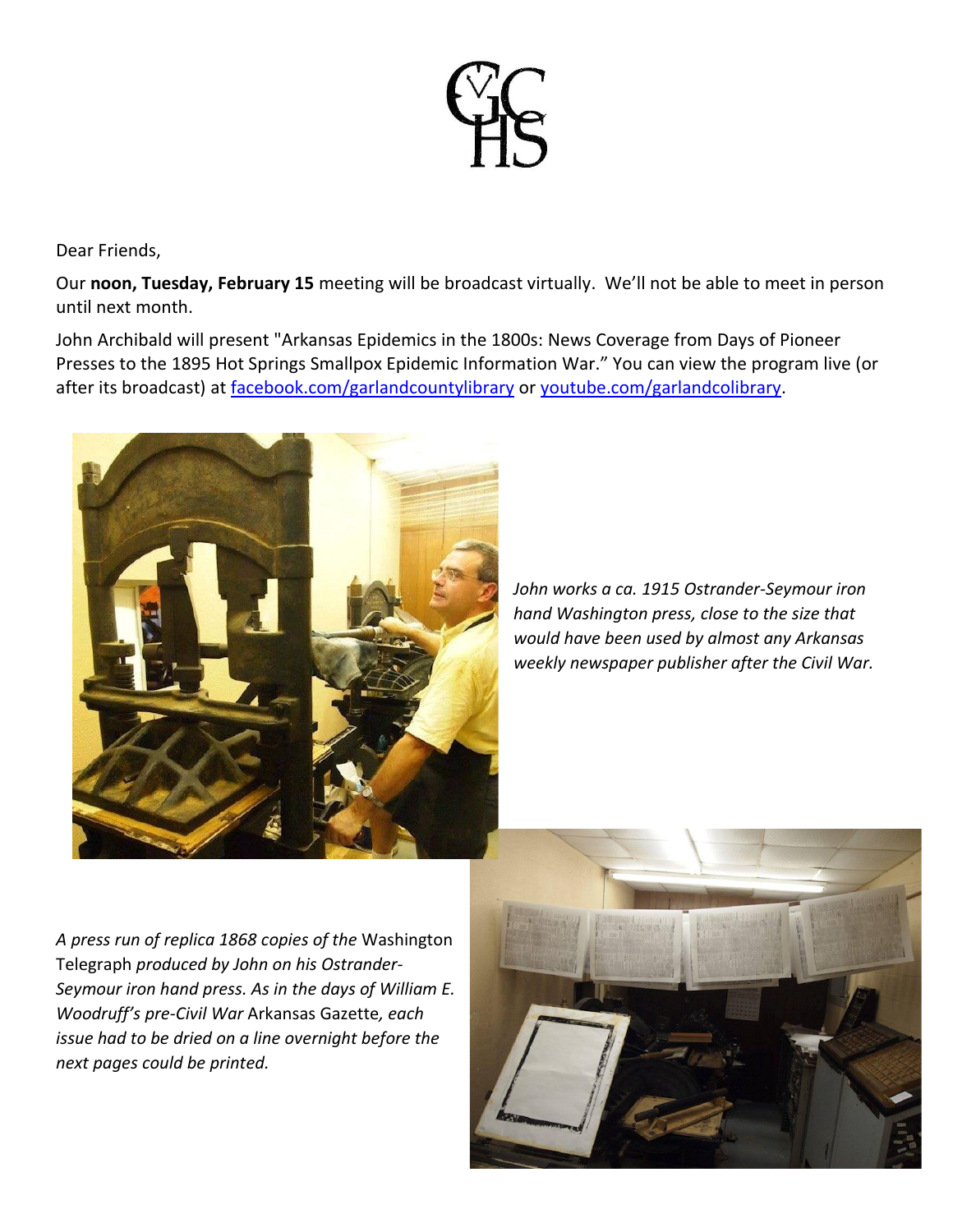John, a well-known Arkansas publisher and printer, will explore newspaper coverage in the 1800s of Arkansas epidemics, which included smallpox, yellow fever, cholera, and malaria. He'll tell how newspaper coverage changed through the 1800s, as printing equipment and communications methods evolved, and he'll demonstrate some of the news gathering processes used by Arkansas publishers in the 1800s. He'll also shine a light on the 1895 smallpox epidemic information war between Hot Springs doctors and the national media.

His demonstrations will include how to hand set type, how a telegraph key was used (with a demo sender and sounder), how a clamshell printing press works (using a table-top model), and how a typewriter was used (for the younger members of the audience). He'll bring other items of the 1800s news gathering process. This will be fun!

John is an award-winning journalist who has a bachelor's degree in communications from Marquette University in Milwaukee. He worked as a journalist at the *Pacific Daily News* of Agana, Guam; the *Sentinel-Record* of Hot Springs, Arkansas; and as editorial writer for the *Oshkosh Northwestern* of Oshkosh, Wisconsin, and his articles have regularly been run by the Associated Press and Gannett. He returned to Arkansas in 2006 to publish the monthly tabloid, *Ouachita Life*.



Check out the new display case at the Garland County Library! GCHS volunteer Melanie Pearce just added photos and memorabilia from the society's collections to this interesting case.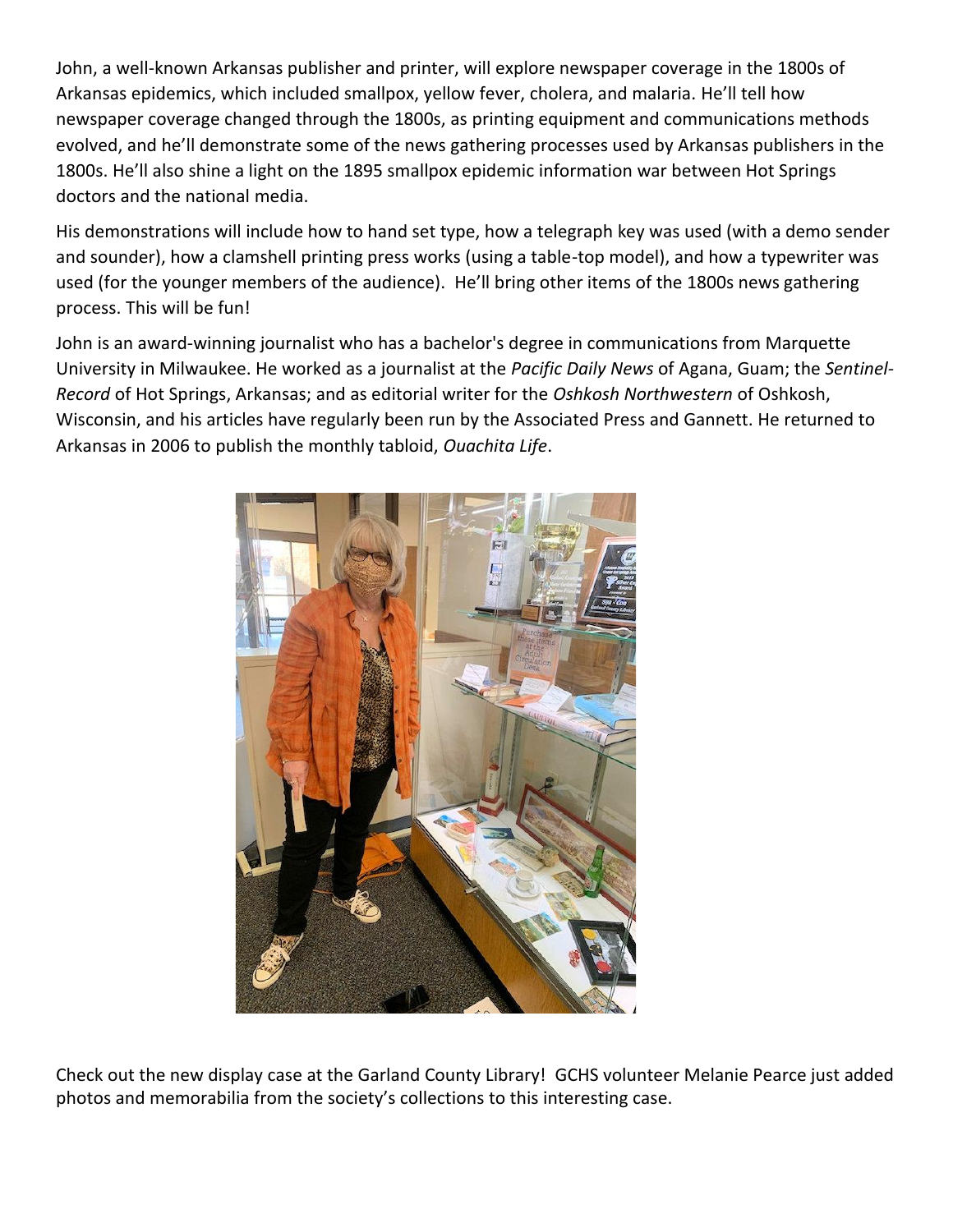Mark your calendars for a fascinating documentary about Langston High School that will be shown **Sunday, February 27**, from 2 to 4pm at the Central Theater. This is a great opportunity to learn more about this historic school whose graduates include Dr. Edith Irby Jones, Dr. Mamie Phipps Clark, artist George Hunt, NFL great Bobby Mitchell, and so many more distinguished African Americans.

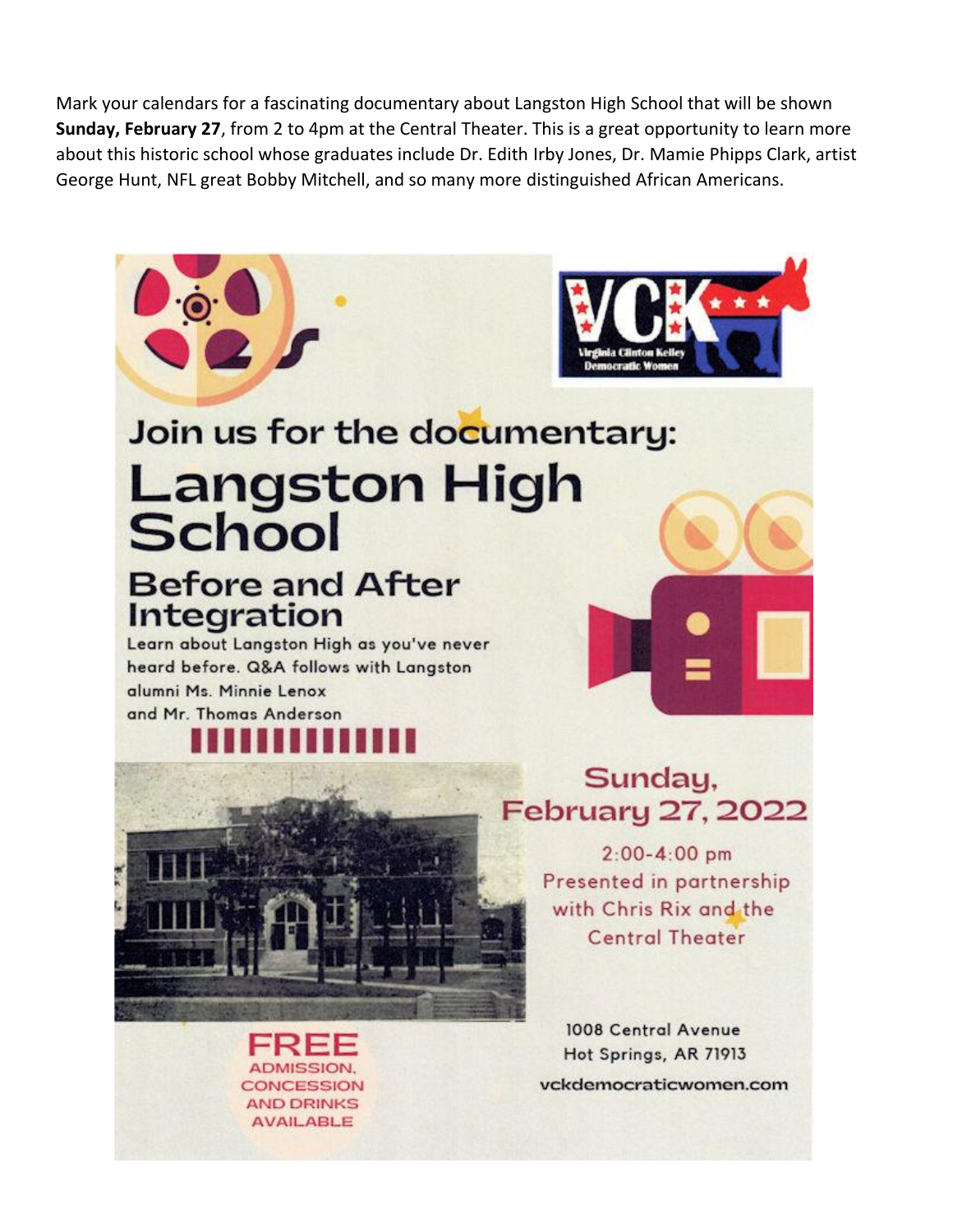How did you do on the Test Your Knowledge question?

One hundred years ago, in 1922, this building was erected in Hot Springs. What is it? Where is it?



It's the United States Public Health Service Venereal Disease Clinic and Government Free Bathhouse!

(Most locals call it "The Libbey.")

This side (ca 1922) fronts Reserve Street.

This side faces Spring Street. The bathhouse occupied the top floor and the clinic occupied the lower floor.

The clinic closed in 1953. In 1958 the Government Free Bathhouse was reopened in a new incarnation as the Libbey Memorial Physical Medical Center, which closed in 2005.



*One of our crack volunteers notes that the car is a 1953 Oldsmobile.*

What other bathhouses first appeared in 1922? 1922 saw the birth of the (second) Ozark, the Quapaw, and the Woodman of Union bathhouses. The WOU was also a hotel, hospital, and business center.

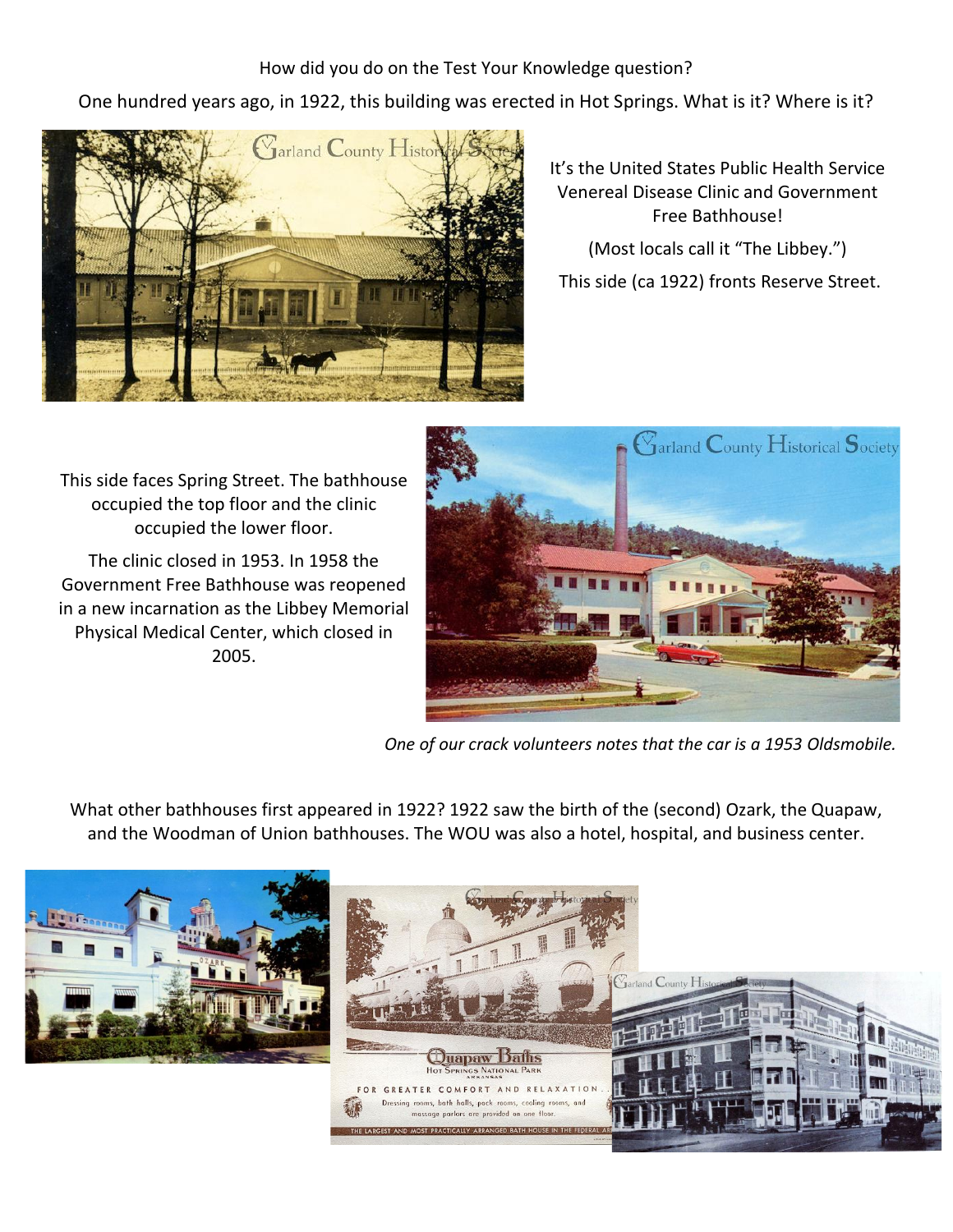Contact us at [gchs@hotsprings.net](mailto:gchs@hotsprings.net) or 501.321.2159, if you want to find out about supporting our work by becoming a corporate sponsor at one of the following levels:

> Augustus H. Garland Samuel W. Fordyce Hiram A. Whittington



The January minutes are at the end of this document. If you want to make any corrections or additions to them, please email or call me.

Thank you for your membership, your support, your love of our history!

Liz

Liz Robbins, Executive Director Garland County Historical Society 328 Quapaw (71901) PO Box 21335 (71903) 501.321.2159

*Leave a legacy. Please remember GCHS in your estate planning.*

**Garland County Historical Society**

**Monthly Meeting**

**January 18, 2022**

The meeting was conducted remotely via the Garland County Library's Facebook and YouTube links. Adult Services Librarian Paul Kagebein opened the broadcast. He welcomed participants and introduced GCHS President Julie Nix. (The full broadcast will be available on YT and FB).